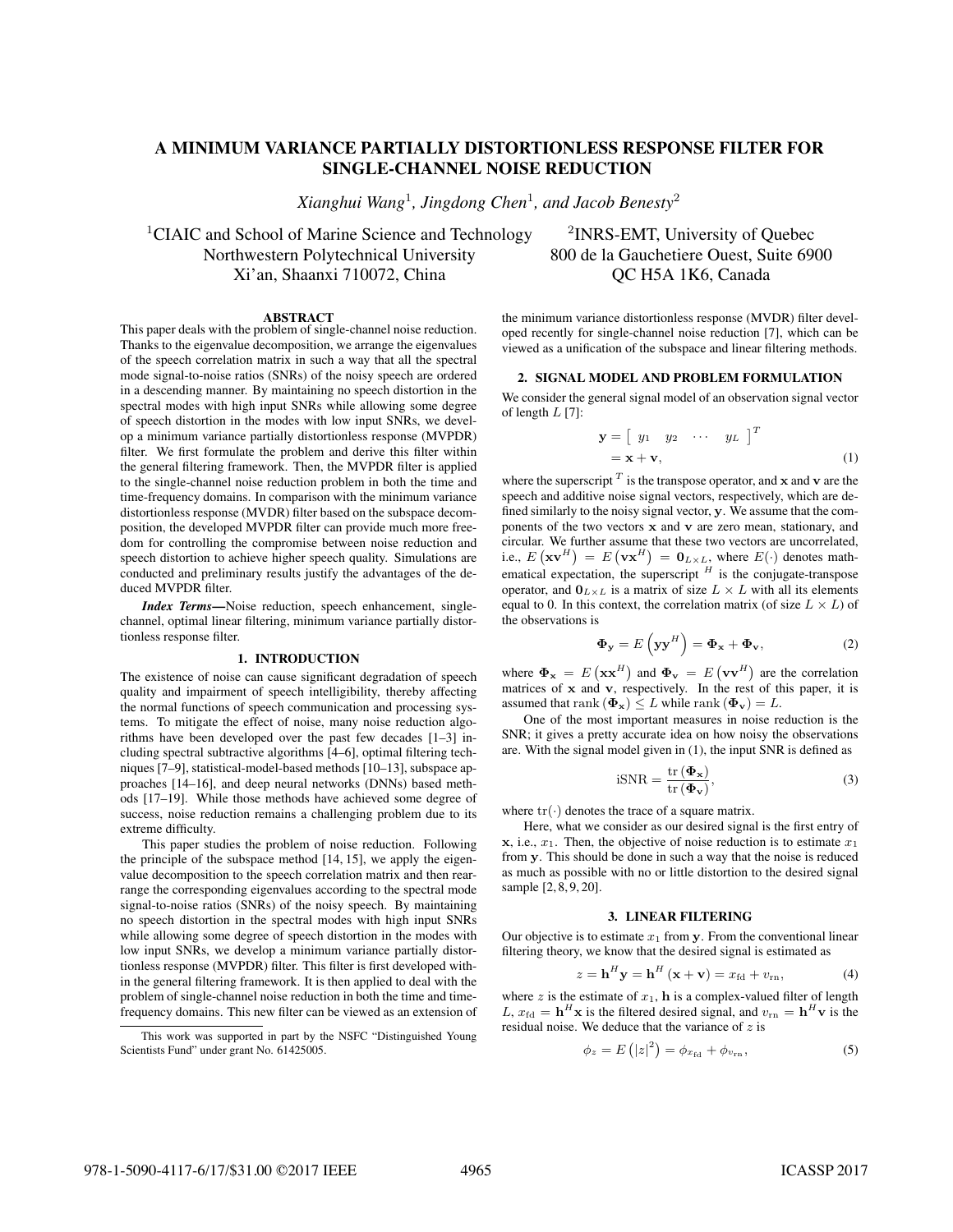where  $\phi_{x_{\text{fd}}} = \mathbf{h}^H \mathbf{\Phi}_{\mathbf{x}} \mathbf{h}$  and  $\phi_{v_{\text{rn}}} = \mathbf{h}^H \mathbf{\Phi}_{\mathbf{v}} \mathbf{h}$ .

The output SNR, obtained from (5), helps quantify the SNR after filtering. It is given by

$$
\mathrm{oSNR}\left(\mathbf{h}\right) = \frac{\phi_{x_{\mathrm{fd}}}}{\phi_{v_{\mathrm{rn}}}} = \frac{\mathbf{h}^H \mathbf{\Phi}_\mathbf{x} \mathbf{h}}{\mathbf{h}^H \mathbf{\Phi}_\mathbf{v} \mathbf{h}}.\tag{6}
$$

Then, the main objective of noise reduction is to find an appropriate **h** that makes the output SNR greater than the input SNR, i.e.,  $oSNR(h) > iSNR$ . Consequently, the quality of the noisy signal may be enhanced.

### 4. MINIMUM VARIANCE PARTIALLY DISTORTIONLESS

To derive the new filter, we need to exploit the spectrum of  $\Phi_{\mathbf{x}}$ . Using the well-known eigenvalue decomposition [21], the speech correlation matrix can be diagonalized as

$$
\mathbf{Q}^H \mathbf{\Phi}_\mathbf{x} \mathbf{Q} = \mathbf{\Lambda},\tag{7}
$$

where

$$
\mathbf{Q} = \left[ \begin{array}{cccc} \mathbf{q}_1 & \mathbf{q}_2 & \cdots & \mathbf{q}_L \end{array} \right] \tag{8}
$$

is a unitary matrix, i.e.,  $\mathbf{Q}^H \mathbf{Q} = \mathbf{Q} \mathbf{Q}^H = \mathbf{I}_L$ , with  $\mathbf{I}_L$  being the  $L \times L$  identity matrix, and

$$
\mathbf{\Lambda} = \text{diag}(\lambda_1, \lambda_2, \ldots, \lambda_L) \tag{9}
$$

is a diagonal matrix. The orthogonal vectors  $\mathbf{q}_1, \mathbf{q}_2, \dots, \mathbf{q}_L$  are the eigenvectors corresponding, respectively, to the eigenvalues  $\lambda_1, \lambda_2, \ldots, \lambda_L$  of the matrix  $\Phi_{\mathbf{x}}$ , where  $\lambda_1 \geq \lambda_2 \geq \cdots \geq \lambda_L \geq 0$ . Using (7), we can express the input SNR as

$$
iSNR = \frac{\text{tr} \left( \mathbf{Q}^H \mathbf{\Phi}_\mathbf{x} \mathbf{Q} \right)}{\text{tr} \left( \mathbf{Q}^H \mathbf{\Phi}_\mathbf{v} \mathbf{Q} \right)} = \frac{\sum_{l=1}^L \lambda_l}{\sum_{l=1}^L \mathbf{q}_l^H \mathbf{\Phi}_\mathbf{v} \mathbf{q}_l},
$$
(10)

from which we deduce the lth spectral mode input SNR:

$$
iSNR_l = \frac{\lambda_l}{\mathbf{q}_l^H \mathbf{\Phi}_\mathbf{v} \mathbf{q}_l}, \ l = 1, 2, \dots, L.
$$
 (11)

Let us denote by  $\lambda_{(l)}$ ,  $l = 1, 2, ..., L$  (with corresponding eigenvectors  $\mathbf{q}_{(l)}$ ,  $l = 1, 2, \dots, L$ ), the eigenvalues of  $\mathbf{\Phi}_{\mathbf{x}}$  ordered in such a way that the  $L$  spectral mode input SNRs are ordered from the largest to the smallest, i.e.,

$$
iSNR_{(1)} \ge iSNR_{(2)} \ge \cdots \ge iSNR_{(L)}, \tag{12}
$$

where

$$
iSNR_{(l)} = \frac{\lambda_{(l)}}{\mathbf{q}_{(l)}^H \mathbf{\Phi}_{\mathbf{v}} \mathbf{q}_{(l)}}, \ l = 1, 2, \dots, L.
$$
 (13)

Our goal in this paper is to find a noise reduction filter that does not distort the  $P$  spectral modes of the desired signal corresponding to the P largest spectral mode input SNRs. We call this filter MVPDR.

Given the required ordering, we can reformulate the diagonalization of **Φ<sup>x</sup>** as

$$
\mathbf{Q}_{\left(\cdot\right)}^{H}\mathbf{\Phi}_{\mathbf{x}}\mathbf{Q}_{\left(\cdot\right)}=\mathbf{\Lambda}_{\left(\cdot\right)},\tag{14}
$$

where

$$
\mathbf{Q}_{(\cdot)} = \left[ \begin{array}{cccc} \mathbf{q}_{(1)} & \cdots & \mathbf{q}_{(P)} & \mathbf{q}_{(P+1)} & \cdots & \mathbf{q}_{(L)} \end{array} \right] \n= \left[ \begin{array}{cccc} \mathbf{Q}_{(P)} & \mathbf{Q}_{(L-P)}' \end{array} \right]
$$
\n(15)

and

$$
\mathbf{\Lambda}_{(\cdot)} = \text{diag}\left(\lambda_{(1)}, \lambda_{(2)}, \dots, \lambda_{(L)}\right). \tag{16}
$$

It is clear that

$$
\mathbf{I}_L = \mathbf{Q}_{(P)} \mathbf{Q}_{(P)}^H + \mathbf{Q}_{(L-P)}' \mathbf{Q}_{(L-P)}'^H.
$$
 (17)

The matrices  $\mathbf{Q}_{(P)} \mathbf{Q}_{(P)}^H$  and  $\mathbf{Q}_{(L-P)}^{\prime} \mathbf{Q}_{(L-P)}^{\prime H}$  are two orthogonal projectors of rank P and  $L - P$ , respectively. Hence,  $\mathbf{Q}_{(P)}\mathbf{Q}_{(P)}^H$ is the orthogonal projector onto the speech subspace of  $\Phi$ **x** with the P largest spectral mode input SNRs and  $\mathbf{Q}_{(L-P)}^{\prime} \mathbf{Q}_{(L-P)}^{\prime H}$  is the orthogonal projector onto the speech subspace of  $\vec{\Phi}_\mathbf{x}$  with the  $L - P$ smallest spectral mode input SNRs.

Using (17), we can write the speech vector as

$$
\mathbf{x} = \mathbf{Q}_{(\cdot)} \mathbf{Q}_{(\cdot)}^{H} \mathbf{x}
$$
  
=  $\mathbf{Q}_{(P)} \mathbf{Q}_{(P)}^{H} \mathbf{x} + \mathbf{Q}_{(L-P)}^{'} \mathbf{Q}_{(L-P)}^{'} \mathbf{x}$   
=  $\mathbf{x}_{\mathrm{u}} + \mathbf{x}_{\mathrm{d}}.$  (18)

As a result, the desired signal sample is decomposed as

$$
x_1 = \mathbf{i}^T \mathbf{x} = x_{u,1} + x_{d,1},\tag{19}
$$

where **i** is the first column of  $\mathbf{I}_L$ ,  $x_{u,1} = \mathbf{i}^T \mathbf{Q}_{(P)} \mathbf{Q}_{(P)}^H \mathbf{x}$  is the desired signal component that we want undistorted, and  $x_{d,1}$  =  $\mathbf{i}^T \mathbf{Q}_{(L-P)}' \mathbf{Q}_{(L-P)}'^H$  is the desired signal component that we can afford to distort. From (18), we observe that the distortionless constraint for the  $P$  spectral modes of interest of the desired signal is

$$
\mathbf{h}^H \mathbf{Q}_{(P)} = \mathbf{i}^T \mathbf{Q}_{(P)}.
$$
 (20)

Indeed, left-multiplying (18) by  $\mathbf{h}^H$  and applying (20), we get the estimate of the desired signal:

$$
z = \mathbf{h}^{H} \mathbf{x} = \mathbf{h}^{H} \mathbf{Q}_{(P)} \mathbf{Q}_{(P)}^{H} \mathbf{x} + \mathbf{h}^{H} \mathbf{Q}_{(L-P)}' \mathbf{Q}_{(L-P)}^{'H} \mathbf{x}
$$
  
= 
$$
\mathbf{i}^{T} \mathbf{Q}_{(P)} \mathbf{Q}_{(P)}^{H} \mathbf{x} + \mathbf{h}^{H} \mathbf{Q}_{(L-P)}' \mathbf{Q}_{(L-P)}^{'H} \mathbf{x}
$$
  
= 
$$
x_{u,1} + \mathbf{h}^{H} \mathbf{x}_{d}.
$$
 (21)

It is clear from the previous expression [with the constraint given in  $(20)$ ] that the P spectral modes of the desired signal corresponding to the P largest spectral mode input SNRs are not distorted at all since they are not affected by the filtering operation.

Now, the MVPDR can be derived by minimizing the residual noise, i.e.,  $\phi_{v_{\rm rn}}$ , subject to the distortionless constraint given in (20). Mathematically, this is equivalent to

$$
\min_{\mathbf{h}} \mathbf{h}^H \mathbf{\Phi}_{\mathbf{v}} \mathbf{h} \text{ subject to } \mathbf{h}^H \mathbf{Q}_{(P)} = \mathbf{i}^T \mathbf{Q}_{(P)}.
$$
 (22)

Solving the above constrained optimization problem, we find the MVPDR filter:

$$
\mathbf{h}_{\text{MVPDR},P} = \mathbf{\Phi}_{\mathbf{v}}^{-1} \mathbf{Q}_{(P)} \left( \mathbf{Q}_{(P)}^H \mathbf{\Phi}_{\mathbf{v}}^{-1} \mathbf{Q}_{(P)} \right)^{-1} \mathbf{Q}_{(P)}^H \mathbf{i}.
$$
 (23)

Alternatively, we can express (23) as

$$
\mathbf{h}_{\text{MVPDR},P} = \mathbf{\Phi}_{\mathbf{y}}^{-1} \mathbf{Q}_{(P)} \left( \mathbf{Q}_{(P)}^H \mathbf{\Phi}_{\mathbf{y}}^{-1} \mathbf{Q}_{(P)} \right)^{-1} \mathbf{Q}_{(P)}^H \mathbf{i}. \tag{24}
$$

There are two interesting particular cases of this filter. For  $P = L$ , we get the identity vector, i.e.,  $h_{\text{MVPDR},L} = i$ , which does not affect the observations; as a consequence, there is neither noise reduction nor speech distortion. The second case is when  $P = \text{rank}(\Phi_{\mathbf{x}}) \leq L$ , which changes  $\mathbf{h}_{\text{MVPDR},P}$  to the MVDR filter [7] since  $x_{d,1} = 0$ .

As far as the output SNR is concerned, we should always have

$$
\begin{aligned} \n\text{oSNR}\left(\mathbf{h}_{\text{MVPDR},1}\right) &\geq \text{oSNR}\left(\mathbf{h}_{\text{MVPDR},2}\right) \geq \cdots \\ \n&\geq \text{oSNR}\left(\mathbf{h}_{\text{MVPDR},L}\right) = \text{iSNR}. \n\end{aligned} \n\tag{25}
$$

Therefore, the smaller  $P$ , the better the output SNR.

We remember that the MVPDR filter does not affect the compo-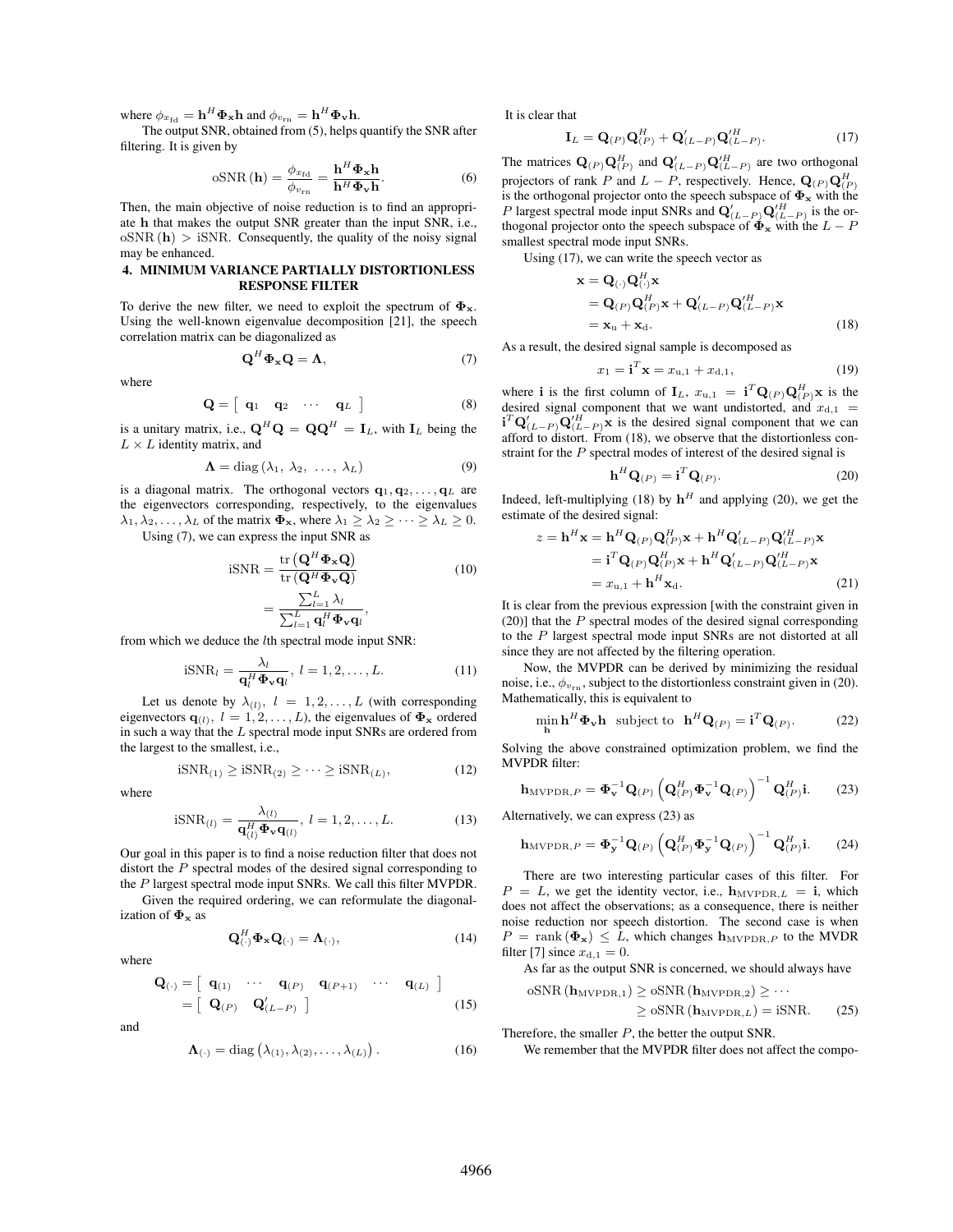nent  $x_{u,1}$  but does affect the component  $x_{d,1}$ . So we can evaluate the overall distortion of the desired signal with the speech distortion index [8]:

$$
v(\mathbf{h}_{\text{MVPDR},P}) = \frac{E\left(\left|x_1 - \mathbf{h}_{\text{MVPDR},P}^H \mathbf{x}\right|^2\right)}{\phi_{x_1}}
$$

$$
= \frac{E\left(\left|x_{d,1} - \mathbf{h}_{\text{MVPDR},P}^H \mathbf{x}_d\right|^2\right)}{\phi_{x_1}}, \quad (26)
$$

where  $\phi_{x_1} = E(|x_1|^2)$  is the variance of  $x_1$ . The smaller the value of  $v$  ( $\mathbf{h}_{\text{MVPDR},P}$ ), the smaller the distortion of the component  $x_{d,1}$ . We should also have

$$
v(\mathbf{h}_{\text{MVPDR},1}) \ge v(\mathbf{h}_{\text{MVPDR},2}) \ge \cdots \ge v(\mathbf{h}_{\text{MVPDR},L}) = 0.
$$
\n(27)

In the next two sections, we show how to apply this idea to the single-channel noise reduction problem in the time and timefrequency domains.

# 5. SINGLE-CHANNEL NOISE REDUCTION IN THE TIME

The single-channel noise reduction problem in the time domain consists of recovering the real-valued desired signal (or clean speech)  $x(t)$ , t being the discrete-time index, of zero mean from the noisy observation (microphone signal) [8]:

$$
y(t) = x(t) + v(t),\tag{28}
$$

where  $v(t)$ , assumed to be a zero-mean real random process, is the unwanted additive noise that can be either white or colored but is uncorrelated with  $x(t)$ .

The signal model given in (28) can be put into a vector form by considering the L most recent successive time samples, i.e.,

$$
\mathbf{y}(t) = \begin{bmatrix} y(t) & y(t-1) & \cdots & y(t-L+1) \end{bmatrix}^T
$$
  
=  $\mathbf{x}(t) + \mathbf{v}(t)$ , (29)

where  $\mathbf{x}(t)$  and  $\mathbf{v}(t)$  are defined in a similar way to  $\mathbf{y}(t)$ . Then, the goal here is to estimate  $x(t)$  from  $y(t)$ .

The estimate of  $x(t)$  with the proposed filter is

$$
z(t) = \mathbf{h}_{\text{MVPDR},P}^{T} \mathbf{y}(t),\tag{30}
$$

where

$$
\mathbf{h}_{\text{MVPDR},P} = \mathbf{R}_{\mathbf{v}}^{-1} \mathbf{Q}_{(P)} \left( \mathbf{Q}_{(P)}^{T} \mathbf{R}_{\mathbf{v}}^{-1} \mathbf{Q}_{(P)} \right)^{-1} \mathbf{Q}_{(P)}^{T} \mathbf{i},\qquad(31)
$$

 $\mathbf{R}_{\mathbf{v}} = E\left[\mathbf{v}(t)\mathbf{v}^T(t)\right]$  is the correlation matrix of  $\mathbf{v}(t)$ , and  $\mathbf{Q}_{(P)}$  is derived from the correlation matrix,  $\mathbf{R}_{\mathbf{x}} = E\left[\mathbf{x}(t)\mathbf{x}^T(t)\right]$ , of  $\mathbf{x}(t)$ as explained in Section 4.

## 6. SINGLE-CHANNEL NOISE REDUCTION IN THE

Using the short-time Fourier transform  $(STFT)$ ,  $(28)$  can be rewritten in the time-frequency domain as [9, 22]

$$
Y(k, n) = X(k, n) + V(k, n),
$$
\n(32)

where the zero-mean complex random variables  $Y(k, n)$ ,  $X(k, n)$ , and  $V(k, n)$  are the STFTs of  $y(t)$ ,  $x(t)$ , and  $v(t)$ , respectively, at frequency bin  $k \in \{0, 1, \ldots, K - 1\}$  and time frame n. Here, the sample  $X(k, n)$  is the desired signal.

In the conventional approach,  $X(k, n)$  is estimated by simply applying a positive (but less than 1) gain to  $Y(k, n)$ . However, the noise reduction performance may be limited.

A more general approach to estimate the desired signal is by filtering the observation signal vector of length  $L$  [22]:

$$
\mathbf{y}(k,n) = \begin{bmatrix} Y(k,n) & Y(k,n-1) & \cdots & Y(k,n-L+1) \end{bmatrix}^T
$$
  
=  $\mathbf{x}(k,n) + \mathbf{v}(k,n),$  (33)

where  $\mathbf{x}(k, n)$  and  $\mathbf{v}(k, n)$  resemble  $\mathbf{y}(k, n)$ . Thanks to this method, the non-negligible interframe correlation is taken into account, which is not the case when just a gain is used. As a consequence, we can better compromise between noise reduction and speech distortion.

Then, with the proposed approach, the estimate of  $X(k, n)$  is

$$
Z(k,n) = \mathbf{h}_{\text{MVPDR},P}^{H}(k,n)\mathbf{y}(k,n),\tag{34}
$$

where

$$
\mathbf{h}_{\text{MVPDR},P}(k,n) = \mathbf{\Phi}_{\mathbf{v}}^{-1}(k,n)\mathbf{Q}_{(P)}(k,n)\left[\mathbf{Q}_{(P)}^{H}(k,n)\mathbf{\Phi}_{\mathbf{v}}^{-1}(k,n)\right]
$$

$$
\times \mathbf{Q}_{(P)}(k,n)\big]^{-1} \mathbf{Q}_{(P)}^H(k,n)\mathbf{i},\tag{35}
$$

 $\mathbf{\Phi}_{\mathbf{v}}(k,n) = E[\mathbf{v}(k,n)\mathbf{v}^H(k,n)]$  is the correlation matrix of  $\mathbf{v}(k, n)$ , and  $\mathbf{Q}_{(P)}(k, n)$  is derived from the correlation matrix,  $\mathbf{\Phi}_{\mathbf{x}}(k,n) = E\left[\mathbf{x}(k,n)\mathbf{x}^H(k,n)\right]$ , of  $\mathbf{x}(k,n)$  as explained in Section 4.

In this section, simulations are carried out to evaluate the performance of the developed MVPDR noise reduction filter. Due to space limitation, only results of the time-frequency domain filter are presented. The clean speech signals are taken from the TIMIT database [23]. All speech signals from the speakers MSDS0 (male speaker) and FKSR0 (female speaker) are used. We downsampled all the signals from the original sampling rate of 16 kHz to 8 kHz. To obtain the noisy speech, a car noise recorded in a sedan running at 50 MPH on a highway is added to the clean speech. The noise signal is properly scaled to control the input SNR level.

The realization process of the noise reduction filter is the same as that in [24]. In the implementation, the correlation matrices of the clean speech and noise signals are needed to be known. In this paper, estimates of the two matrices  $\mathbf{\Phi}_{\mathbf{y}}(k,n)$  and  $\mathbf{\Phi}_{\mathbf{v}}(k,n)$  are computed directly from the noisy and noise signals, respectively, in the time-frequency domain using a recursive method [9]. Then, the estimate of the correlation matrix of the clean speech is computed as  $\hat{\mathbf{\Phi}}_{\mathbf{x}}(k,n) = \hat{\mathbf{\Phi}}_{\mathbf{y}}(k,n) - \hat{\mathbf{\Phi}}_{\mathbf{v}}(k,n).$ 

We use the output SNR defined in (6) and the speech distortion index defined in (26) as the performance measures. They are computed in the time domain, i.e., all the time-frequency domain signals are converted back to the time domain and the performance measures are then computed by replacing the mathematical expectation in their definitions by a long time average. Moreover, the perceptual evaluation of speech quality (PESQ) [25] standard is also used to evaluate the overall quality of the processed speech signals by the developed MVPDR filter. Note that the raw PESQ mean opinion score (MOS) is mapped to the PESQ MOS-LQO (listening quality objective) score in our simulations [26].

In the first simulation, we study the performance of the MVP-DR filter as a function of P with different filter lengths ( $L = 2, 4, 6$ ) and 8). The input SNR is 10 dB. The results are plotted in Fig. 1. For the purpose of comparison, the results of the single-channel MV-DR filer with  $P = \text{rank}(\Phi_x)$  [7, 22, 24, 27, 28] are also plotted in the figure. As seen in Fig. 1, both the output SNR and speech distortion index decrease with the value of  $P$  monotonically for all the studied filter lengths, which coincides with the theory analysis. In contrast, the PESQ score decreases with  $P$  if the value of  $L$  is s-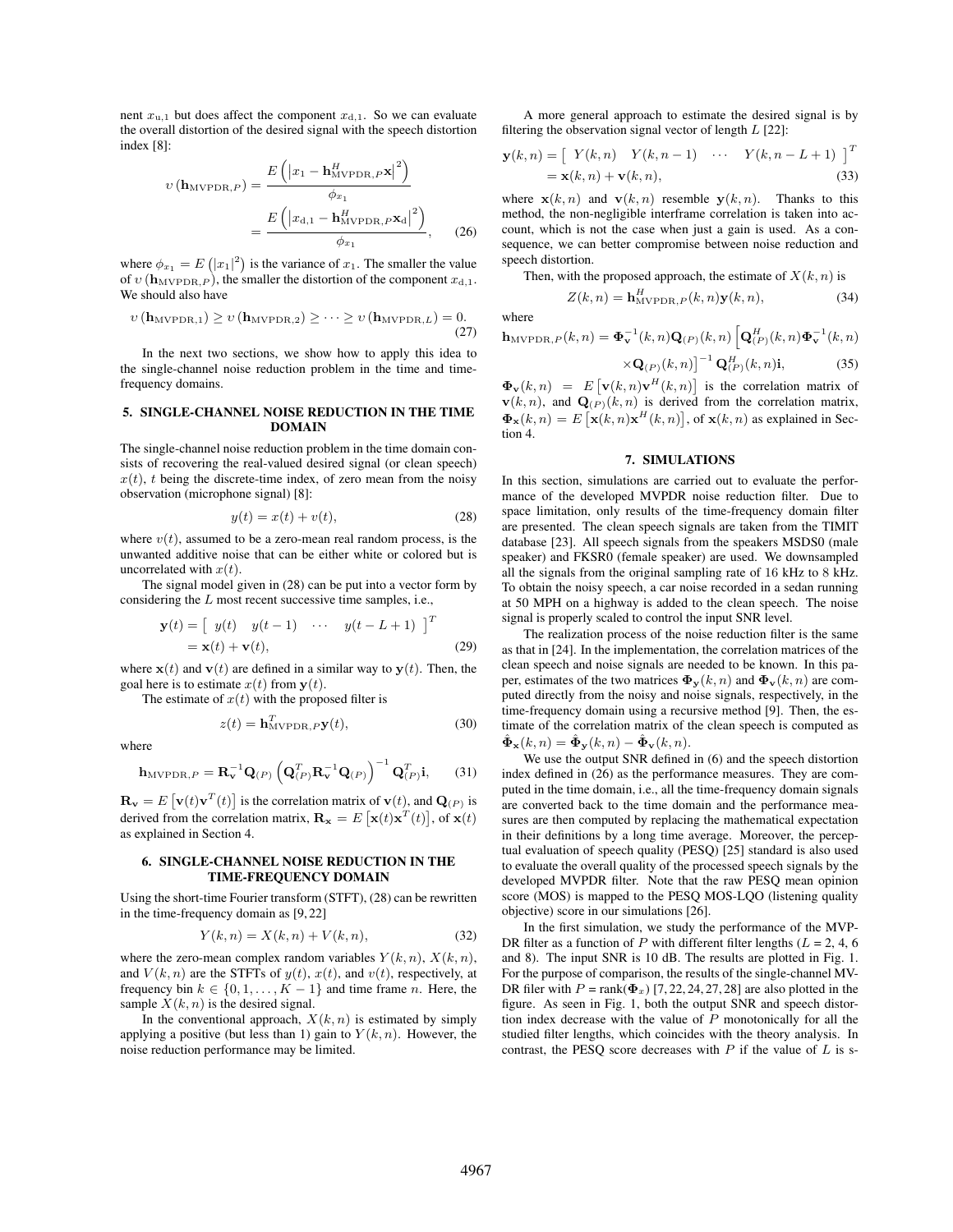

Fig. 1. Performance of  $h_{MVDIR,P}$ , as a function of P, and the single-channel MVDR filter in a car noise environment with different filter lengths: (a) oSNR, (b) speech distortion, and (c) PESQ score. The input SNR is 10 dB.

mall; but it first increases with the value of  $P$  and then decreases if the filter length is not too small  $(> 4)$ . In theory, better performance should be achieved with a longer filter. In practice, however, the choice of the filter length is a tradeoff between the noise reduction performance and computational complexity. There will be even some performance degradation if the filter is too long. This is due to: 1) there is not much correlation between the current frame and the far-distance ones; 2) the estimation error of the correlation matrices grows with the increase of the filter length.

As seen, the MVPDR filter achieves a higher a PESQ score than the MVDR filter if the value of  $P$  is properly chosen.

In the second simulation, we consider a more practical acoustic environment where there is reverberation. We first measured the acoustic impulse response of a reverberant room. The reverberation time  $T_{60}$  of this room is approximately 240 ms. Then, we convolved the speech signals from the speakers MSDS0 and FKSR0 in the TIMIT database with the measured impulse response and this convolved speech was used as the desired, target clean speech. The car noise was subsequently added to control the input SNR. In this simulation, the impact of the value of  $P$  on noise reduction is studied with different input SNR levels. The filter length is set to be 6. Figure 2 plots the output SNR, the speech distortion index, and the PESQ score, all as a function of P. Again, results of both the MVP-DR and the single-channel MVDR filters are presented. As seen, the trends of both the output SNR and the speech distortion index are similar to those in the previous simulation, which, again, coincides with our theoretical analysis.

Again, the PESQ score obtained by the MVPDR filter is higher than that of the MVDR filter when  $P$  is appropriately selected.

Through eigenvalue analysis of the speech correlation matrix and arrangement of the spectral mode input SNRs, a minimum vari-



Fig. 2. Performance of  $h_{MVPDR,P}$ , as a function of P, and the single-channel MVDR filter in a car noise environment in different iSNR conditions: (a) oSNR, (b) speech distortion, and (c) PESQ score. The filter length  $L = 6$  and  $T_{60} \approx 240$  ms.

ance partially distortionless response (MVPDR) filter was developed, which maintains no speech distortion for spectral modes with high input SNRs and allows some speech distortion for spectral modes with low input SNRs. We showed how to apply this MVPDR filter to the noise reduction problem in both the time and time-frequency domains. Simulations showed that this MVPDR filter can yield significant improvement in PESQ score and outperforms the recently developed MVDR filter for single-channel noise reduction if the parameter is properly chosen.

Noise reduction, which aims at improving either speech quality or speech intelligibility or both at the same time, has been an active area of research in speech and signal processing for decades. Researchers and engineers have attempted to attack this problem from different perspectives and many algorithms have been developed such as spectral subtraction algorithms [4–6], optimal filtering techniques [7–9], statistical-model-based methods [10–13], subspace approaches [14–16], and deep neural networks (DNNs) based methods [17–19]. However, due to the complicated and unknown nature of noise, noise reduction remains a challenging problem. Recently, a framework that unifies the widely studied subspace and linear filtering methods was investigated and a single-channel MVDR filter was developed [7, 22, 24, 27, 28]. This filter was shown to be able to improve performance of the traditional subspace and linear filtering methods. In this paper, the idea of the single-channel MVDR filter is further generalized and an MVPDR filter was developed, which maintains no speech distortion for spectral modes with high input SNRs and allows some distortion for spectral modes with low input SNRs. In comparison with the single-channel MVDR filter, this MVPDR filter can provide more freedom for controlling the compromise between noise reduction and speech distortion to achieve higher speech quality, which is corroborated with simulations.